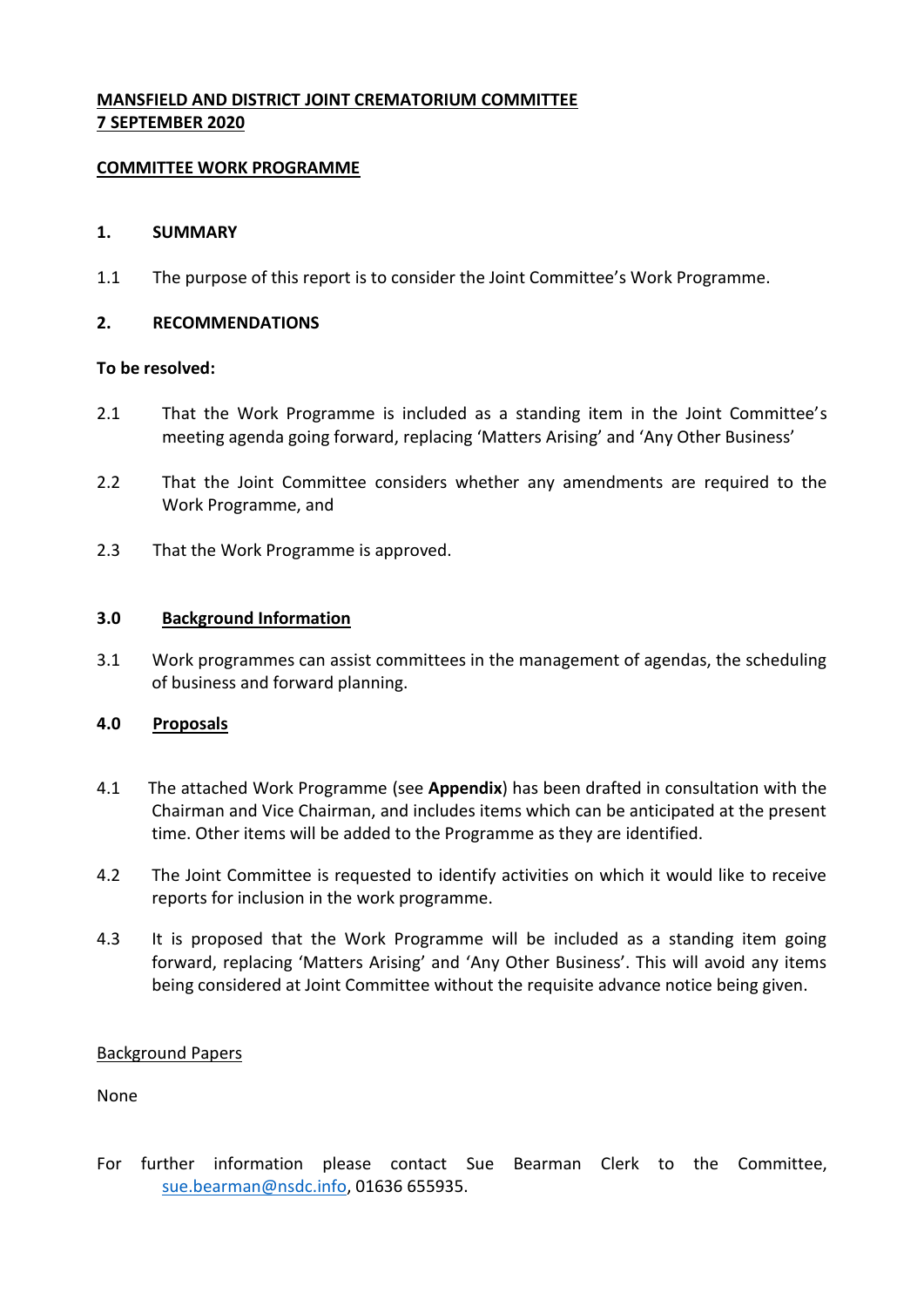# **Appendix**

| the Agenda Item<br>7 September 2020<br>An update on<br>Julie Snowdon,<br><b>Operations Update</b><br>Sarah Troman,<br>Head of<br>Mansfield DC<br>staffing restructure<br>Report<br>and current<br>Neighbourhoods<br>Mansfield DC<br>operational issues<br>Financial<br>The forecasted year<br>Dawn Edwards,<br>Wendy Gregson,<br>end position for the<br>Mansfield DC<br>Head of Finance,<br>Management<br>current financial<br>Mansfield DC<br><b>Review Report</b><br>year<br>Provision of New<br>An update on the<br>Rob Purser,<br>Rob Purser,<br>provision of new<br>Development<br>Development<br>Mercury<br>Abatement<br>equipment<br>Manager Mansfield<br>Manager Mansfield<br>DC<br>DC<br>Equipment<br>Planned<br>An update on the<br>Rob Purser,<br>Rob Purser,<br><b>Preventative Works</b><br>Development<br>Development<br>programme<br>Manager Mansfield<br>Manager Mansfield<br>Programme<br>DC<br>DC<br><b>Urgency Decisions</b><br><b>Urgency Decisions</b><br>Sue Bearman, Clerk<br>Sue Bearman, Clerk<br>and Crematorium<br>made and<br>to the Committee<br>to the Committee<br>information updates<br>Updates<br>circulated to | <b>Report Title</b> | <b>Brief Summary of</b> | <b>Lead Officer</b> | <b>Report Author</b> |  |  |
|----------------------------------------------------------------------------------------------------------------------------------------------------------------------------------------------------------------------------------------------------------------------------------------------------------------------------------------------------------------------------------------------------------------------------------------------------------------------------------------------------------------------------------------------------------------------------------------------------------------------------------------------------------------------------------------------------------------------------------------------------------------------------------------------------------------------------------------------------------------------------------------------------------------------------------------------------------------------------------------------------------------------------------------------------------------------------------------------------------------------------------------------------|---------------------|-------------------------|---------------------|----------------------|--|--|
|                                                                                                                                                                                                                                                                                                                                                                                                                                                                                                                                                                                                                                                                                                                                                                                                                                                                                                                                                                                                                                                                                                                                                    |                     |                         |                     |                      |  |  |
|                                                                                                                                                                                                                                                                                                                                                                                                                                                                                                                                                                                                                                                                                                                                                                                                                                                                                                                                                                                                                                                                                                                                                    |                     |                         |                     |                      |  |  |
|                                                                                                                                                                                                                                                                                                                                                                                                                                                                                                                                                                                                                                                                                                                                                                                                                                                                                                                                                                                                                                                                                                                                                    |                     |                         |                     |                      |  |  |
|                                                                                                                                                                                                                                                                                                                                                                                                                                                                                                                                                                                                                                                                                                                                                                                                                                                                                                                                                                                                                                                                                                                                                    |                     |                         |                     |                      |  |  |
|                                                                                                                                                                                                                                                                                                                                                                                                                                                                                                                                                                                                                                                                                                                                                                                                                                                                                                                                                                                                                                                                                                                                                    |                     |                         |                     |                      |  |  |
|                                                                                                                                                                                                                                                                                                                                                                                                                                                                                                                                                                                                                                                                                                                                                                                                                                                                                                                                                                                                                                                                                                                                                    |                     |                         |                     |                      |  |  |
|                                                                                                                                                                                                                                                                                                                                                                                                                                                                                                                                                                                                                                                                                                                                                                                                                                                                                                                                                                                                                                                                                                                                                    |                     |                         |                     |                      |  |  |
|                                                                                                                                                                                                                                                                                                                                                                                                                                                                                                                                                                                                                                                                                                                                                                                                                                                                                                                                                                                                                                                                                                                                                    |                     |                         |                     |                      |  |  |
|                                                                                                                                                                                                                                                                                                                                                                                                                                                                                                                                                                                                                                                                                                                                                                                                                                                                                                                                                                                                                                                                                                                                                    |                     |                         |                     |                      |  |  |
|                                                                                                                                                                                                                                                                                                                                                                                                                                                                                                                                                                                                                                                                                                                                                                                                                                                                                                                                                                                                                                                                                                                                                    |                     |                         |                     |                      |  |  |
|                                                                                                                                                                                                                                                                                                                                                                                                                                                                                                                                                                                                                                                                                                                                                                                                                                                                                                                                                                                                                                                                                                                                                    |                     |                         |                     |                      |  |  |
|                                                                                                                                                                                                                                                                                                                                                                                                                                                                                                                                                                                                                                                                                                                                                                                                                                                                                                                                                                                                                                                                                                                                                    |                     |                         |                     |                      |  |  |
|                                                                                                                                                                                                                                                                                                                                                                                                                                                                                                                                                                                                                                                                                                                                                                                                                                                                                                                                                                                                                                                                                                                                                    |                     |                         |                     |                      |  |  |
|                                                                                                                                                                                                                                                                                                                                                                                                                                                                                                                                                                                                                                                                                                                                                                                                                                                                                                                                                                                                                                                                                                                                                    |                     |                         |                     |                      |  |  |
|                                                                                                                                                                                                                                                                                                                                                                                                                                                                                                                                                                                                                                                                                                                                                                                                                                                                                                                                                                                                                                                                                                                                                    |                     |                         |                     |                      |  |  |
|                                                                                                                                                                                                                                                                                                                                                                                                                                                                                                                                                                                                                                                                                                                                                                                                                                                                                                                                                                                                                                                                                                                                                    |                     |                         |                     |                      |  |  |
|                                                                                                                                                                                                                                                                                                                                                                                                                                                                                                                                                                                                                                                                                                                                                                                                                                                                                                                                                                                                                                                                                                                                                    |                     |                         |                     |                      |  |  |
|                                                                                                                                                                                                                                                                                                                                                                                                                                                                                                                                                                                                                                                                                                                                                                                                                                                                                                                                                                                                                                                                                                                                                    |                     |                         |                     |                      |  |  |
|                                                                                                                                                                                                                                                                                                                                                                                                                                                                                                                                                                                                                                                                                                                                                                                                                                                                                                                                                                                                                                                                                                                                                    |                     |                         |                     |                      |  |  |
|                                                                                                                                                                                                                                                                                                                                                                                                                                                                                                                                                                                                                                                                                                                                                                                                                                                                                                                                                                                                                                                                                                                                                    |                     |                         |                     |                      |  |  |
|                                                                                                                                                                                                                                                                                                                                                                                                                                                                                                                                                                                                                                                                                                                                                                                                                                                                                                                                                                                                                                                                                                                                                    |                     |                         |                     |                      |  |  |
|                                                                                                                                                                                                                                                                                                                                                                                                                                                                                                                                                                                                                                                                                                                                                                                                                                                                                                                                                                                                                                                                                                                                                    |                     |                         |                     |                      |  |  |
| Members since last                                                                                                                                                                                                                                                                                                                                                                                                                                                                                                                                                                                                                                                                                                                                                                                                                                                                                                                                                                                                                                                                                                                                 |                     |                         |                     |                      |  |  |
| meeting of the Joint                                                                                                                                                                                                                                                                                                                                                                                                                                                                                                                                                                                                                                                                                                                                                                                                                                                                                                                                                                                                                                                                                                                               |                     |                         |                     |                      |  |  |
| Committee                                                                                                                                                                                                                                                                                                                                                                                                                                                                                                                                                                                                                                                                                                                                                                                                                                                                                                                                                                                                                                                                                                                                          |                     |                         |                     |                      |  |  |
| <b>Review of Work</b><br>Sue Bearman, Clerk<br>Karen Langford,<br>Work Programme                                                                                                                                                                                                                                                                                                                                                                                                                                                                                                                                                                                                                                                                                                                                                                                                                                                                                                                                                                                                                                                                   |                     |                         |                     |                      |  |  |
| <b>Democratic Services</b><br>Programme going<br>to the Committee                                                                                                                                                                                                                                                                                                                                                                                                                                                                                                                                                                                                                                                                                                                                                                                                                                                                                                                                                                                                                                                                                  |                     |                         |                     |                      |  |  |
| forward<br><b>Officer NSDC</b>                                                                                                                                                                                                                                                                                                                                                                                                                                                                                                                                                                                                                                                                                                                                                                                                                                                                                                                                                                                                                                                                                                                     |                     |                         |                     |                      |  |  |
| 7 December 2020                                                                                                                                                                                                                                                                                                                                                                                                                                                                                                                                                                                                                                                                                                                                                                                                                                                                                                                                                                                                                                                                                                                                    |                     |                         |                     |                      |  |  |
| Financial                                                                                                                                                                                                                                                                                                                                                                                                                                                                                                                                                                                                                                                                                                                                                                                                                                                                                                                                                                                                                                                                                                                                          |                     |                         |                     |                      |  |  |
| Management                                                                                                                                                                                                                                                                                                                                                                                                                                                                                                                                                                                                                                                                                                                                                                                                                                                                                                                                                                                                                                                                                                                                         |                     |                         |                     |                      |  |  |
| <b>Review Report</b>                                                                                                                                                                                                                                                                                                                                                                                                                                                                                                                                                                                                                                                                                                                                                                                                                                                                                                                                                                                                                                                                                                                               |                     |                         |                     |                      |  |  |
| Annual Review of                                                                                                                                                                                                                                                                                                                                                                                                                                                                                                                                                                                                                                                                                                                                                                                                                                                                                                                                                                                                                                                                                                                                   |                     |                         |                     |                      |  |  |
| Fees and Charges                                                                                                                                                                                                                                                                                                                                                                                                                                                                                                                                                                                                                                                                                                                                                                                                                                                                                                                                                                                                                                                                                                                                   |                     |                         |                     |                      |  |  |
| Revenue and                                                                                                                                                                                                                                                                                                                                                                                                                                                                                                                                                                                                                                                                                                                                                                                                                                                                                                                                                                                                                                                                                                                                        |                     |                         |                     |                      |  |  |
| Capital Budget<br><b>Review of Work</b>                                                                                                                                                                                                                                                                                                                                                                                                                                                                                                                                                                                                                                                                                                                                                                                                                                                                                                                                                                                                                                                                                                            |                     |                         |                     |                      |  |  |
| Karen Langford,<br>Work Programme<br>Sue Bearman, Clerk<br>to the Committee<br><b>Democratic Services</b>                                                                                                                                                                                                                                                                                                                                                                                                                                                                                                                                                                                                                                                                                                                                                                                                                                                                                                                                                                                                                                          |                     |                         |                     |                      |  |  |
| Programme going<br>forward                                                                                                                                                                                                                                                                                                                                                                                                                                                                                                                                                                                                                                                                                                                                                                                                                                                                                                                                                                                                                                                                                                                         |                     |                         |                     |                      |  |  |
| <b>Officer NSDC</b>                                                                                                                                                                                                                                                                                                                                                                                                                                                                                                                                                                                                                                                                                                                                                                                                                                                                                                                                                                                                                                                                                                                                |                     |                         |                     |                      |  |  |
| 22 February 2021<br>Financial                                                                                                                                                                                                                                                                                                                                                                                                                                                                                                                                                                                                                                                                                                                                                                                                                                                                                                                                                                                                                                                                                                                      |                     |                         |                     |                      |  |  |
| Management                                                                                                                                                                                                                                                                                                                                                                                                                                                                                                                                                                                                                                                                                                                                                                                                                                                                                                                                                                                                                                                                                                                                         |                     |                         |                     |                      |  |  |
| <b>Review Report</b>                                                                                                                                                                                                                                                                                                                                                                                                                                                                                                                                                                                                                                                                                                                                                                                                                                                                                                                                                                                                                                                                                                                               |                     |                         |                     |                      |  |  |
| <b>Business Plan for a</b>                                                                                                                                                                                                                                                                                                                                                                                                                                                                                                                                                                                                                                                                                                                                                                                                                                                                                                                                                                                                                                                                                                                         |                     |                         |                     |                      |  |  |
| Head of Finance,<br>A progress report<br><b>Commercial Review</b><br><b>Mansfield District</b><br>on the                                                                                                                                                                                                                                                                                                                                                                                                                                                                                                                                                                                                                                                                                                                                                                                                                                                                                                                                                                                                                                           |                     |                         |                     |                      |  |  |
| of the Crematorium<br>commissioning of<br>Council                                                                                                                                                                                                                                                                                                                                                                                                                                                                                                                                                                                                                                                                                                                                                                                                                                                                                                                                                                                                                                                                                                  |                     |                         |                     |                      |  |  |
| business and<br>Service                                                                                                                                                                                                                                                                                                                                                                                                                                                                                                                                                                                                                                                                                                                                                                                                                                                                                                                                                                                                                                                                                                                            |                     |                         |                     |                      |  |  |